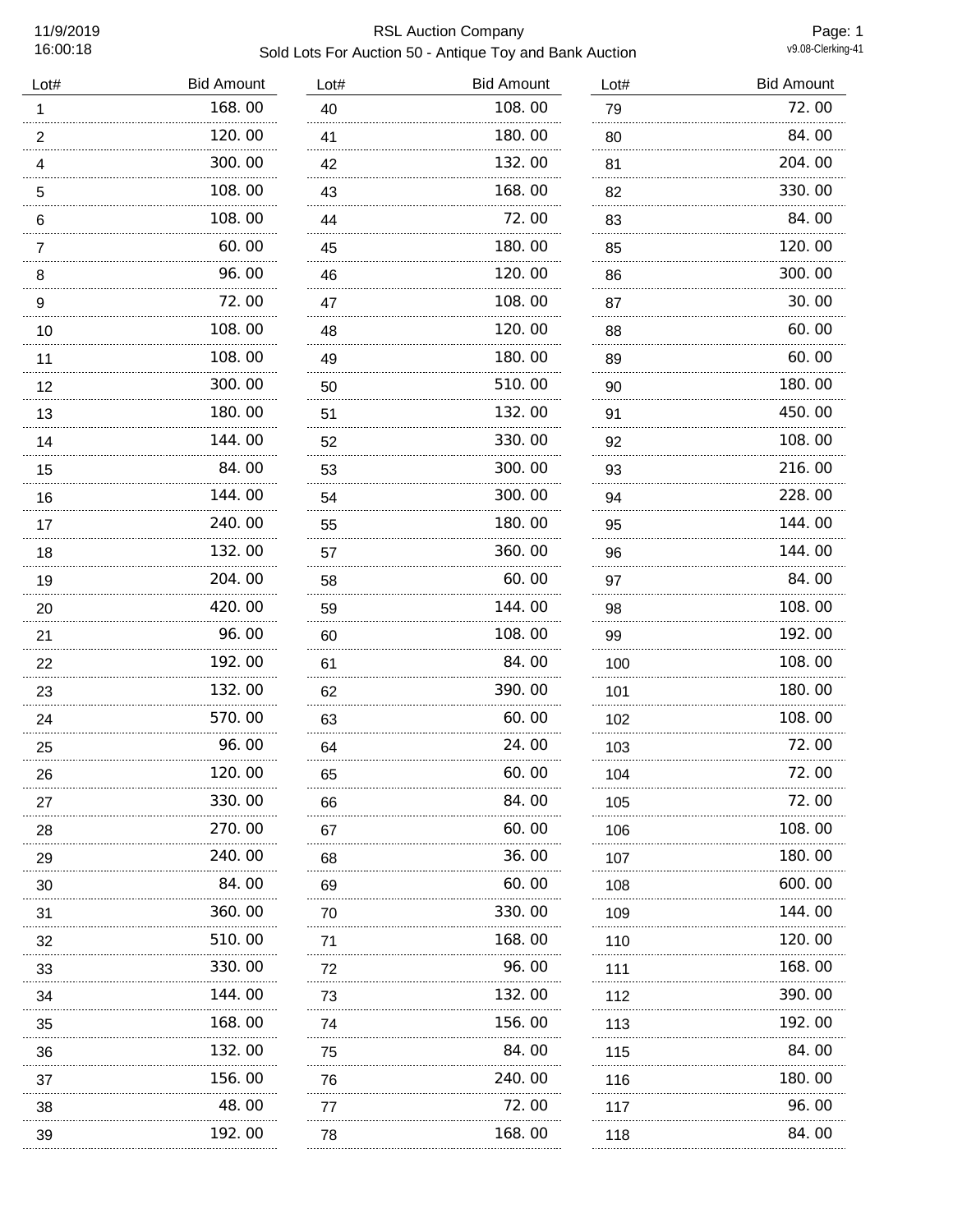# 11/9/2019 RSL Auction Company Sold Lots For Auction 50 - Antique Toy and Bank Auction

Page: 2<br>v9.08-Clerking-41

| Lot# | <b>Bid Amount</b> | Lot# | <b>Bid Amount</b> | Lot#     | <b>Bid Amount</b> |
|------|-------------------|------|-------------------|----------|-------------------|
| 119  | 42.00             | 161  | 390.00            | 211      | 180.00            |
| 120  | 72.00<br>.        | 163  | 108.00            | 212      | 540.00            |
| 121  | 192.00            | 164  | 60.00             | 213      | 192.00            |
| 122  | 60.00             | 167  | 60.00             | 214      | 60.00             |
| 123  | 54.00             | 168  | 36.00             | 215      | 216.00            |
| 124  | 84.00             | 169  | 48.00             | 216      | 420.00            |
| 125  | 96.00             | 170  | 96.00             | 217      | 120.00            |
| 126  | 156.00            | 171  | 132.00            | 218      | 420.00            |
| 127  | 156.00            | 172  | 72.00             | 219      | 540.00            |
| 128  | 60.00<br>.        | 173  | 180.00            | 220      | 510.00            |
| 129  | 168.00            | 174  | 120.00            | 221      | 450.00            |
| 130  | 108.00            | 175  | 96.00             | 222      | 840.00            |
| 131  | 240.00            | 177  | 72.00             | 223      | 720.00            |
| 132  | 96.00             | 178  | 216.00            | 224      | 720.00            |
| 133  | 156.00            | 179  | 390.00            | 225      | 480.00            |
| 134  | 144.00            | 180  | 510.00            | 226      | 720.00            |
| 135  | 42.00             | 181  | 840.00            | 227      | 168.00            |
| 136  | 144.00            | 182  | 132.00            | 228      | 120.00            |
| 137  | 132.00            | 185  | 180.00            | 229      | 270.00            |
| 138  | 360.00            | 186  | 156.00            | 230<br>. | 720.00            |
| 139  | 60.00             | 187  | 60.00             | 231      | 300.00            |
| 140  | 216.00            | 188  | 168.00            | 232      | 228.00            |
| 141  | 300.00            | 190  | 72.00             | 233      | 228.00            |
| 142  | 216.00            | 192  | 270.00            | 234      | 144.00            |
| 143  | 72.00             | 193  | 72.00             | 235      | 390.00            |
| 144  | 510.00            | 195  | 42.00             | 236      | 540. 00           |
| 145  | 108.00            | 196  | 192.00            | 237      | 270.00            |
| 146  | 84.00             | 198  | 192.00            | 238      | 204.00            |
| 147  | 132.00            | 199  | 120.00            | 239      | 240.00            |
| 148  | 84.00             | 200  | 42.00             | 240      | 600.00            |
| 149  | 204. 00           | 201  | 48. OO            | 241      | 570.00            |
| 151  | 270.00            | 202  | 48.00             | 242      | 510. 00           |
| 152  | 120.00            | 203  | 60.00             | 243      | 480.00            |
| 154  | 96.00             | 204  | 480.00            | 244      | 360.00            |
| 155  | .<br>132.00       | 205  | 120.00            | 245      | 480.00            |
| 156  | 132.00            | 206  | 480.00            | 246      | 180.00            |
| 158  | .<br>72.00        | 207  | 390.00            | 247      | 540.00            |
| 159  | 72.00             | 209  | 108.00            | 248      | 1,080.00          |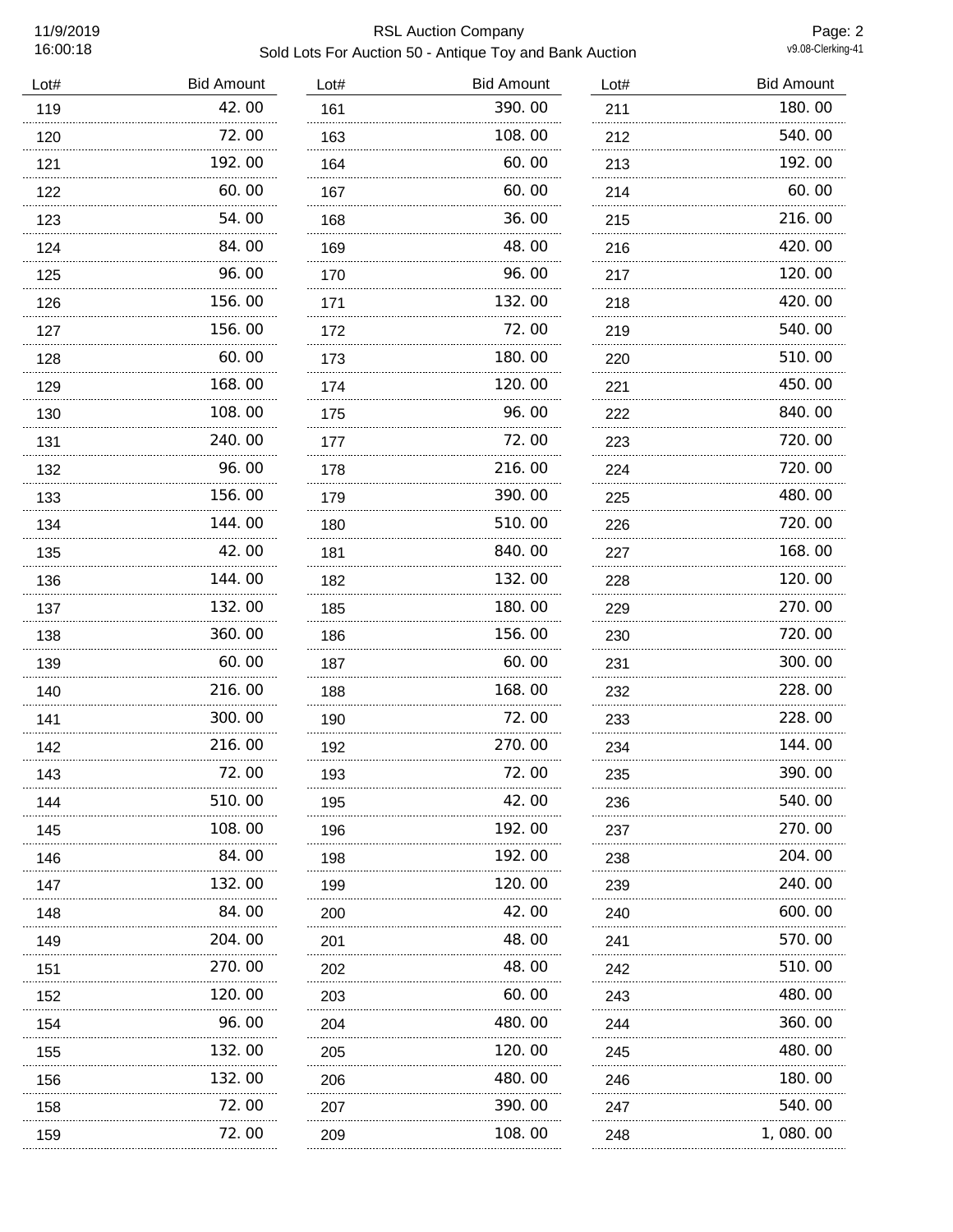# 11/9/2019 RSL Auction Company Sold Lots For Auction 50 - Antique Toy and Bank Auction

Page: 3<br>v9.08-Clerking-41

| 204.00<br>192.00<br>249<br>287<br>325<br>540.00<br>300.00<br>288<br>250<br>326<br>1,440.00<br>84.00<br>289<br>251<br>327<br>540.00<br>1, 140.00<br>252<br>290<br>328<br>.<br>240.00<br>330.00<br>291<br>253<br>329<br>132.00<br>192.00<br>292<br>330<br>254<br>270.00<br>2, 280.00<br>293<br>255<br>331<br>360.00<br>540.00<br>294<br>332<br>256<br><br>360.00<br>1, 920.00<br>257<br>295<br>333<br>.<br>720.00<br>2,640.00<br>334<br>258<br>296<br>.<br>390.00<br>3, 240.00<br>297<br>259<br>335<br>96.00<br>180.00<br>298<br>336<br>260<br>180.00<br>390.00<br>261<br>299<br>400<br>228.00<br>180.00<br>401<br>262<br>300<br>108.00<br>1,560.00<br>263<br>301<br>402<br>240.00<br>450.00<br>403<br>264<br>302<br>360.00<br>840.00<br>265<br>303<br>404<br>360.00<br>270.00<br>304<br>405<br>266<br>192.00<br>72.00<br>267<br>305<br>406<br>156.00<br>72.00<br>407<br>268<br>306<br>270.00<br>60.00<br>408<br>269<br>307<br>192.00<br>54.00<br>409<br>308<br>270<br>300.00<br>108.00<br>309<br>271<br>410<br>330.00<br>48.00<br>310<br>411<br>272<br>300. 00<br>96.00<br>273<br>311<br>412<br>192.00<br>480.00<br>274<br>312<br>413<br>720. 00<br>108.00<br>313<br>275<br>414<br>1, 440.00<br>84.00<br>276<br>314<br>415<br>720.00<br>144. 00<br>315<br>277<br>416<br>900.00<br>228.00<br>316<br>278<br>417<br>240.00<br>360.00<br>279<br>317<br>418<br>1, 200. 00<br>360.00<br>318<br>280<br>419<br>228.00<br>180.00<br>319<br>420<br>281<br>72.00<br>1,080.00<br>282<br>320<br>421<br>270.00<br>600.00<br>283<br>321<br>422<br>270.00<br>540.00<br>284<br>322<br>423<br>720.00<br>450.00<br>424<br>285<br>323 | Lot# | <b>Bid Amount</b> | Lot# | <b>Bid Amount</b> | Lot# | <b>Bid Amount</b> |
|------------------------------------------------------------------------------------------------------------------------------------------------------------------------------------------------------------------------------------------------------------------------------------------------------------------------------------------------------------------------------------------------------------------------------------------------------------------------------------------------------------------------------------------------------------------------------------------------------------------------------------------------------------------------------------------------------------------------------------------------------------------------------------------------------------------------------------------------------------------------------------------------------------------------------------------------------------------------------------------------------------------------------------------------------------------------------------------------------------------------------------------------------------------------------------------------------------------------------------------------------------------------------------------------------------------------------------------------------------------------------------------------------------------------------------------------------------------------------------------------------------------------------------------------------------------------------------------------------------------|------|-------------------|------|-------------------|------|-------------------|
|                                                                                                                                                                                                                                                                                                                                                                                                                                                                                                                                                                                                                                                                                                                                                                                                                                                                                                                                                                                                                                                                                                                                                                                                                                                                                                                                                                                                                                                                                                                                                                                                                  |      |                   |      |                   |      | 96.00             |
|                                                                                                                                                                                                                                                                                                                                                                                                                                                                                                                                                                                                                                                                                                                                                                                                                                                                                                                                                                                                                                                                                                                                                                                                                                                                                                                                                                                                                                                                                                                                                                                                                  |      |                   |      |                   |      | 540.00            |
|                                                                                                                                                                                                                                                                                                                                                                                                                                                                                                                                                                                                                                                                                                                                                                                                                                                                                                                                                                                                                                                                                                                                                                                                                                                                                                                                                                                                                                                                                                                                                                                                                  |      |                   |      |                   |      | 450.00            |
|                                                                                                                                                                                                                                                                                                                                                                                                                                                                                                                                                                                                                                                                                                                                                                                                                                                                                                                                                                                                                                                                                                                                                                                                                                                                                                                                                                                                                                                                                                                                                                                                                  |      |                   |      |                   |      | 360.00            |
|                                                                                                                                                                                                                                                                                                                                                                                                                                                                                                                                                                                                                                                                                                                                                                                                                                                                                                                                                                                                                                                                                                                                                                                                                                                                                                                                                                                                                                                                                                                                                                                                                  |      |                   |      |                   |      | 120.00            |
|                                                                                                                                                                                                                                                                                                                                                                                                                                                                                                                                                                                                                                                                                                                                                                                                                                                                                                                                                                                                                                                                                                                                                                                                                                                                                                                                                                                                                                                                                                                                                                                                                  |      |                   |      |                   |      | 360.00            |
|                                                                                                                                                                                                                                                                                                                                                                                                                                                                                                                                                                                                                                                                                                                                                                                                                                                                                                                                                                                                                                                                                                                                                                                                                                                                                                                                                                                                                                                                                                                                                                                                                  |      |                   |      |                   |      | 780.00            |
|                                                                                                                                                                                                                                                                                                                                                                                                                                                                                                                                                                                                                                                                                                                                                                                                                                                                                                                                                                                                                                                                                                                                                                                                                                                                                                                                                                                                                                                                                                                                                                                                                  |      |                   |      |                   |      | 840.00            |
|                                                                                                                                                                                                                                                                                                                                                                                                                                                                                                                                                                                                                                                                                                                                                                                                                                                                                                                                                                                                                                                                                                                                                                                                                                                                                                                                                                                                                                                                                                                                                                                                                  |      |                   |      |                   |      | 228.00            |
|                                                                                                                                                                                                                                                                                                                                                                                                                                                                                                                                                                                                                                                                                                                                                                                                                                                                                                                                                                                                                                                                                                                                                                                                                                                                                                                                                                                                                                                                                                                                                                                                                  |      |                   |      |                   |      | 450.00            |
|                                                                                                                                                                                                                                                                                                                                                                                                                                                                                                                                                                                                                                                                                                                                                                                                                                                                                                                                                                                                                                                                                                                                                                                                                                                                                                                                                                                                                                                                                                                                                                                                                  |      |                   |      |                   |      | 84.00             |
|                                                                                                                                                                                                                                                                                                                                                                                                                                                                                                                                                                                                                                                                                                                                                                                                                                                                                                                                                                                                                                                                                                                                                                                                                                                                                                                                                                                                                                                                                                                                                                                                                  |      |                   |      |                   |      | 48.00             |
|                                                                                                                                                                                                                                                                                                                                                                                                                                                                                                                                                                                                                                                                                                                                                                                                                                                                                                                                                                                                                                                                                                                                                                                                                                                                                                                                                                                                                                                                                                                                                                                                                  |      |                   |      |                   |      | 192.00            |
|                                                                                                                                                                                                                                                                                                                                                                                                                                                                                                                                                                                                                                                                                                                                                                                                                                                                                                                                                                                                                                                                                                                                                                                                                                                                                                                                                                                                                                                                                                                                                                                                                  |      |                   |      |                   |      | 330.00            |
|                                                                                                                                                                                                                                                                                                                                                                                                                                                                                                                                                                                                                                                                                                                                                                                                                                                                                                                                                                                                                                                                                                                                                                                                                                                                                                                                                                                                                                                                                                                                                                                                                  |      |                   |      |                   |      | 360.00            |
|                                                                                                                                                                                                                                                                                                                                                                                                                                                                                                                                                                                                                                                                                                                                                                                                                                                                                                                                                                                                                                                                                                                                                                                                                                                                                                                                                                                                                                                                                                                                                                                                                  |      |                   |      |                   |      | 420.00            |
|                                                                                                                                                                                                                                                                                                                                                                                                                                                                                                                                                                                                                                                                                                                                                                                                                                                                                                                                                                                                                                                                                                                                                                                                                                                                                                                                                                                                                                                                                                                                                                                                                  |      |                   |      |                   |      | 780.00            |
|                                                                                                                                                                                                                                                                                                                                                                                                                                                                                                                                                                                                                                                                                                                                                                                                                                                                                                                                                                                                                                                                                                                                                                                                                                                                                                                                                                                                                                                                                                                                                                                                                  |      |                   |      |                   |      | 390.00            |
|                                                                                                                                                                                                                                                                                                                                                                                                                                                                                                                                                                                                                                                                                                                                                                                                                                                                                                                                                                                                                                                                                                                                                                                                                                                                                                                                                                                                                                                                                                                                                                                                                  |      |                   |      |                   |      | 360.00            |
|                                                                                                                                                                                                                                                                                                                                                                                                                                                                                                                                                                                                                                                                                                                                                                                                                                                                                                                                                                                                                                                                                                                                                                                                                                                                                                                                                                                                                                                                                                                                                                                                                  |      |                   |      |                   |      | 390.00            |
|                                                                                                                                                                                                                                                                                                                                                                                                                                                                                                                                                                                                                                                                                                                                                                                                                                                                                                                                                                                                                                                                                                                                                                                                                                                                                                                                                                                                                                                                                                                                                                                                                  |      |                   |      |                   |      | 354.00            |
|                                                                                                                                                                                                                                                                                                                                                                                                                                                                                                                                                                                                                                                                                                                                                                                                                                                                                                                                                                                                                                                                                                                                                                                                                                                                                                                                                                                                                                                                                                                                                                                                                  |      |                   |      |                   |      | 570.00            |
|                                                                                                                                                                                                                                                                                                                                                                                                                                                                                                                                                                                                                                                                                                                                                                                                                                                                                                                                                                                                                                                                                                                                                                                                                                                                                                                                                                                                                                                                                                                                                                                                                  |      |                   |      |                   |      | 390.00            |
|                                                                                                                                                                                                                                                                                                                                                                                                                                                                                                                                                                                                                                                                                                                                                                                                                                                                                                                                                                                                                                                                                                                                                                                                                                                                                                                                                                                                                                                                                                                                                                                                                  |      |                   |      |                   |      | 330.00            |
|                                                                                                                                                                                                                                                                                                                                                                                                                                                                                                                                                                                                                                                                                                                                                                                                                                                                                                                                                                                                                                                                                                                                                                                                                                                                                                                                                                                                                                                                                                                                                                                                                  |      |                   |      |                   |      | 660.00            |
|                                                                                                                                                                                                                                                                                                                                                                                                                                                                                                                                                                                                                                                                                                                                                                                                                                                                                                                                                                                                                                                                                                                                                                                                                                                                                                                                                                                                                                                                                                                                                                                                                  |      |                   |      |                   |      | 330. 00           |
|                                                                                                                                                                                                                                                                                                                                                                                                                                                                                                                                                                                                                                                                                                                                                                                                                                                                                                                                                                                                                                                                                                                                                                                                                                                                                                                                                                                                                                                                                                                                                                                                                  |      |                   |      |                   |      | 132.00            |
|                                                                                                                                                                                                                                                                                                                                                                                                                                                                                                                                                                                                                                                                                                                                                                                                                                                                                                                                                                                                                                                                                                                                                                                                                                                                                                                                                                                                                                                                                                                                                                                                                  |      |                   |      |                   |      | 216.00            |
|                                                                                                                                                                                                                                                                                                                                                                                                                                                                                                                                                                                                                                                                                                                                                                                                                                                                                                                                                                                                                                                                                                                                                                                                                                                                                                                                                                                                                                                                                                                                                                                                                  |      |                   |      |                   |      | 72.00             |
|                                                                                                                                                                                                                                                                                                                                                                                                                                                                                                                                                                                                                                                                                                                                                                                                                                                                                                                                                                                                                                                                                                                                                                                                                                                                                                                                                                                                                                                                                                                                                                                                                  |      |                   |      |                   |      | 108. 00           |
|                                                                                                                                                                                                                                                                                                                                                                                                                                                                                                                                                                                                                                                                                                                                                                                                                                                                                                                                                                                                                                                                                                                                                                                                                                                                                                                                                                                                                                                                                                                                                                                                                  |      |                   |      |                   |      | 84.00             |
|                                                                                                                                                                                                                                                                                                                                                                                                                                                                                                                                                                                                                                                                                                                                                                                                                                                                                                                                                                                                                                                                                                                                                                                                                                                                                                                                                                                                                                                                                                                                                                                                                  |      |                   |      |                   |      | 270.00            |
|                                                                                                                                                                                                                                                                                                                                                                                                                                                                                                                                                                                                                                                                                                                                                                                                                                                                                                                                                                                                                                                                                                                                                                                                                                                                                                                                                                                                                                                                                                                                                                                                                  |      |                   |      |                   |      | 120.00            |
|                                                                                                                                                                                                                                                                                                                                                                                                                                                                                                                                                                                                                                                                                                                                                                                                                                                                                                                                                                                                                                                                                                                                                                                                                                                                                                                                                                                                                                                                                                                                                                                                                  |      |                   |      |                   |      | 390.00            |
|                                                                                                                                                                                                                                                                                                                                                                                                                                                                                                                                                                                                                                                                                                                                                                                                                                                                                                                                                                                                                                                                                                                                                                                                                                                                                                                                                                                                                                                                                                                                                                                                                  |      |                   |      |                   |      | 330.00            |
|                                                                                                                                                                                                                                                                                                                                                                                                                                                                                                                                                                                                                                                                                                                                                                                                                                                                                                                                                                                                                                                                                                                                                                                                                                                                                                                                                                                                                                                                                                                                                                                                                  |      |                   |      |                   |      | 204.00            |
|                                                                                                                                                                                                                                                                                                                                                                                                                                                                                                                                                                                                                                                                                                                                                                                                                                                                                                                                                                                                                                                                                                                                                                                                                                                                                                                                                                                                                                                                                                                                                                                                                  |      |                   |      |                   |      | 330.00            |
| 286<br>324<br>425                                                                                                                                                                                                                                                                                                                                                                                                                                                                                                                                                                                                                                                                                                                                                                                                                                                                                                                                                                                                                                                                                                                                                                                                                                                                                                                                                                                                                                                                                                                                                                                                |      | 300.00            |      | 300.00            |      | 240.00            |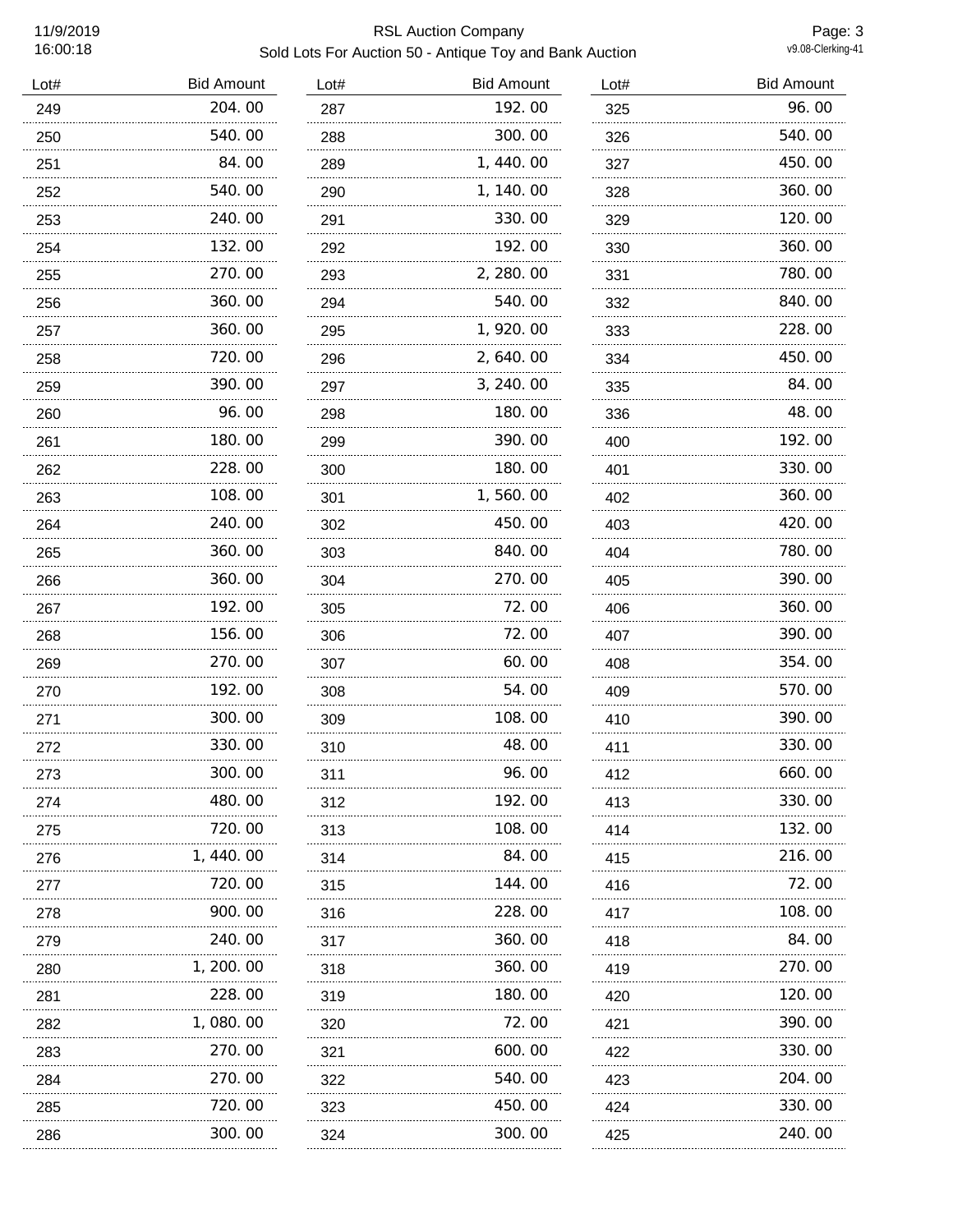# 11/9/2019 RSL Auction Company Sold Lots For Auction 50 - Antique Toy and Bank Auction

Page: 4<br>v9.08-Clerking-41

| Lot# | <b>Bid Amount</b> | Lot# | <b>Bid Amount</b> | Lot# | <b>Bid Amount</b> |
|------|-------------------|------|-------------------|------|-------------------|
| 426  | 330.00            | 465  | 156.00            | 508  | 840.00            |
| 427  | 660.00            | 466  | 192.00            | 509  | 900.00            |
| 428  | 192.00            | 467  | 228.00            | 510  | 600.00            |
| 429  | 330.00            | 468  | 156.00            | 511  | 2, 160.00         |
| 430  | 960.00            | 469  | 480.00            | 512  | 660.00            |
| 431  | 1,800.00          | 470  | 180.00            | 513  | 960.00            |
| 433  | 540.00            | 471  | 84.00             | 514  | 2,520.00          |
| 434  | 216.00            | 472  | 108.00            | 515  | 5, 100. 00        |
| 435  | 540.00            | 473  | 144.00            | 516  | 600.00            |
| 436  | 360.00            | 474  | 240.00            | 517  | 720.00            |
| 437  | 168.00            | 475  | 660.00            | 519  | 510.00            |
| 438  | 330.00            | 477  | 780.00            | 520  | 1,080.00          |
| 439  | 270.00            | 478  | 5, 100. 00        | 521  | 570.00            |
| 440  | 450.00            | 479  | 2, 640.00         | 522  | 420.00            |
| 441  | 390.00            | 480  | 1,020.00          | 523  | 1,050.00          |
| 442  | 480.00            | 481  | 1, 320.00         | 524  | 900.00            |
| 443  | 216.00            | 482  | 3, 120.00         | 525  | 540.00            |
| 444  | 450.00            | 484  | 390.00            | 526  | 360.00            |
| 445  | 270.00            | 485  | 2, 520.00         | 527  | 960.00            |
| 446  | 360.00            | 486  | 270.00            | 528  | 1,680.00          |
| 447  | 480.00            | 487  | 660.00            | 529  | 2, 520.00         |
| 448  | 330.00            | 488  | 270.00            | 532  | 2, 520.00         |
| 449  | 720.00            | 489  | 390.00            | 533  | 192.00            |
| 450  | 120.00            | 490  | 450.00            | 534  | 300.00            |
| 451  | 570.00<br>        | 491  | 270.00            | 535  | 84.00             |
| 452  | 300.00            | 493  | 390.00            | 536  | 1, 200. 00        |
| 453  | 330. 00           | 494  | 2, 040, 00        | 537  | 420.00            |
| 454  | 780.00            | 495  | 660.00            | 538  | 1, 200. 00        |
| 455  | 270.00            | 498  | 1, 080. 00        | 539  | 1, 440. 00        |
| 456  | 270.00            | 499  | 780.00            | 541  | 840.00            |
| 457  | 96.00             | 500  | 1, 020. 00        | 542  | 840.00            |
| 458  | 156.00            | 501  | 5,700.00          | 544  | 570.00            |
| 459  | 108.00            | 502  | 480.00            | 545  | 270.00            |
| 460  | 390.00            | 503  | 960.00            | 546  | 2, 040.00         |
| 461  | 240.00            | 504  | 204.00            | 547  | 2, 520.00         |
| 462  | 360.00            | 505  | 270.00            | 549  | 1, 560. 00        |
| 463  | 144.00            | 506  | 16, 800. 00       | 550  | 450.00            |
| 464  | 216.00            | 507  | 7, 200. 00        | 551  | 360. 00           |
|      |                   |      |                   |      |                   |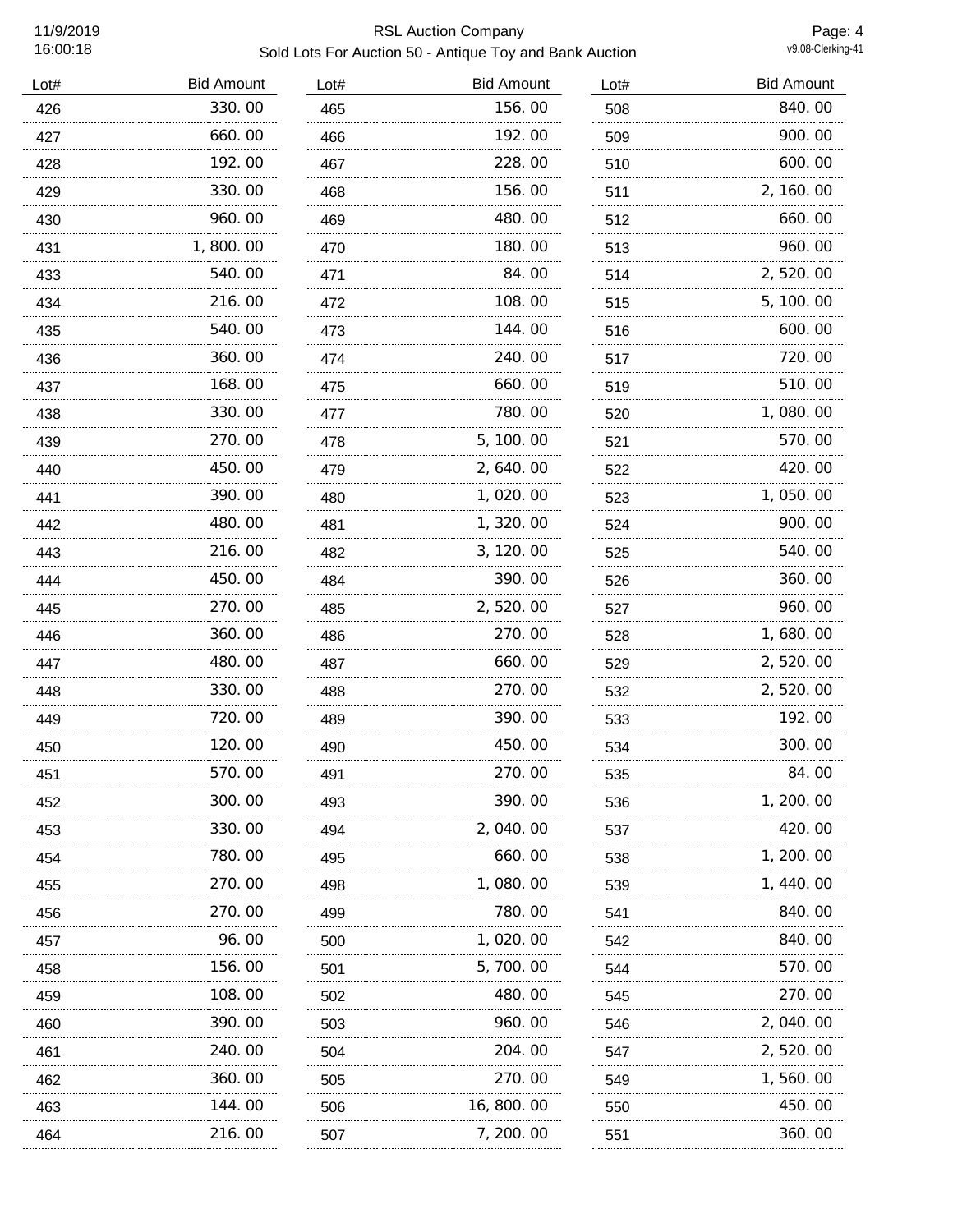### 11/9/2019 RSL Auction Company Sold Lots For Auction 50 - Antique Toy and Bank Auction

Page: 5<br>v9.08-Clerking-41

| Lot# | <b>Bid Amount</b> | Lot# | <b>Bid Amount</b> | Lot# | <b>Bid Amount</b> |
|------|-------------------|------|-------------------|------|-------------------|
| 552  | 192.00            | 597  | 132.00            | 636  | 1,560.00          |
| 553  | 108.00            | 598  | 168.00            | 637  | 420.00            |
| 554  | 420.00            | 599  | 132.00            | 638  | 510.00            |
| 555  | 144.00            | 600  | 780.00            | 639  | 1, 200. 00        |
| 556  | 360.00            | 601  | 84.00             | 640  | 48.00             |
| 559  | 156.00            | 602  | 120.00            | 641  | 156.00            |
| 560  | 1, 140.00         | 603  | 72.00             | 642  | 192.00            |
| 561  | 36.00             | 604  | 132.00            | 643  | 300.00            |
| 563  | 660.00            | 605  | 420.00            | 644  | 420.00            |
| 565  | 60.00             | 606  | 660.00            | 645  | 330.00            |
| 566  | 780.00            | 607  | 2,520.00          | 646  | 204.00            |
| 568  | 540.00            | 608  | 330.00            | 647  | 168.00            |
| 569  | 540.00            | 609  | 570.00            | 649  | 180.00            |
| 570  | 168.00            | 610  | 2,520.00          | 650  | 540.00            |
| 571  | 168.00            | 611  | 600.00            | 651  | 840.00            |
| 572  | 132.00            | 612  | 1, 200.00         | 652  | 510.00            |
| 573  | 228.00            | 613  | 2, 400.00         | 653  | 204.00            |
| 574  | 168.00            | 614  | 360.00            | 654  | 720.00            |
| 575  | 132.00            | 615  | 600.00            | 655  | 360.00            |
| 576  | 120.00            | 616  | 240.00            | 656  | 1, 200. 00        |
| 577  | 630.00            | 617  | 192.00            | 657  | 144.00            |
| 579  | 96.00             | 618  | 240.00            | 658  | 6, 600. 00        |
| 580  | 132.00            | 619  | 192.00            | 659  | 1,800.00          |
| 581  | 84.00             | 620  | 240.00            | 660  | 2,760.00          |
| 582  | 1, 080. 00        | 621  | 1, 680, 00        | 661  | 270.00            |
| 583  | 510.00            | 622  | 1, 560. 00        | 662  | 390.00            |
| 584  | 420.00            | 623  | 1, 020. 00        | 663  | 216.00            |
| 586  | 600.00            | 624  | 720.00            | 664  | 570.00            |
| 587  | 360.00            | 625  | 240.00            | 665  | 600.00            |
| 588  | 60.00             | 626  | 360.00            | 666  | 570.00            |
| 589  | 120.00            | 627  | 600.00            | 667  | 216.00            |
| 590  | 240.00            | 628  | 144. 00           | 668  | 84.00             |
| 591  | 300. 00           | 629  | 540.00            | 669  | 360.00            |
| 592  | 780.00            | 630  | 600.00            | 670  | 228.00            |
| 593  | 330.00            | 631  | 600.00            | 671  | 1,080.00          |
| 594  | 144.00<br>.       | 632  | 330.00            | 672  | 330.00            |
| 595  | 510.00            | 633  | 450.00            | 673  | 450.00            |
| 596  | 108.00            | 634  | 192.00            | 674  | 840.00            |
|      |                   |      |                   |      |                   |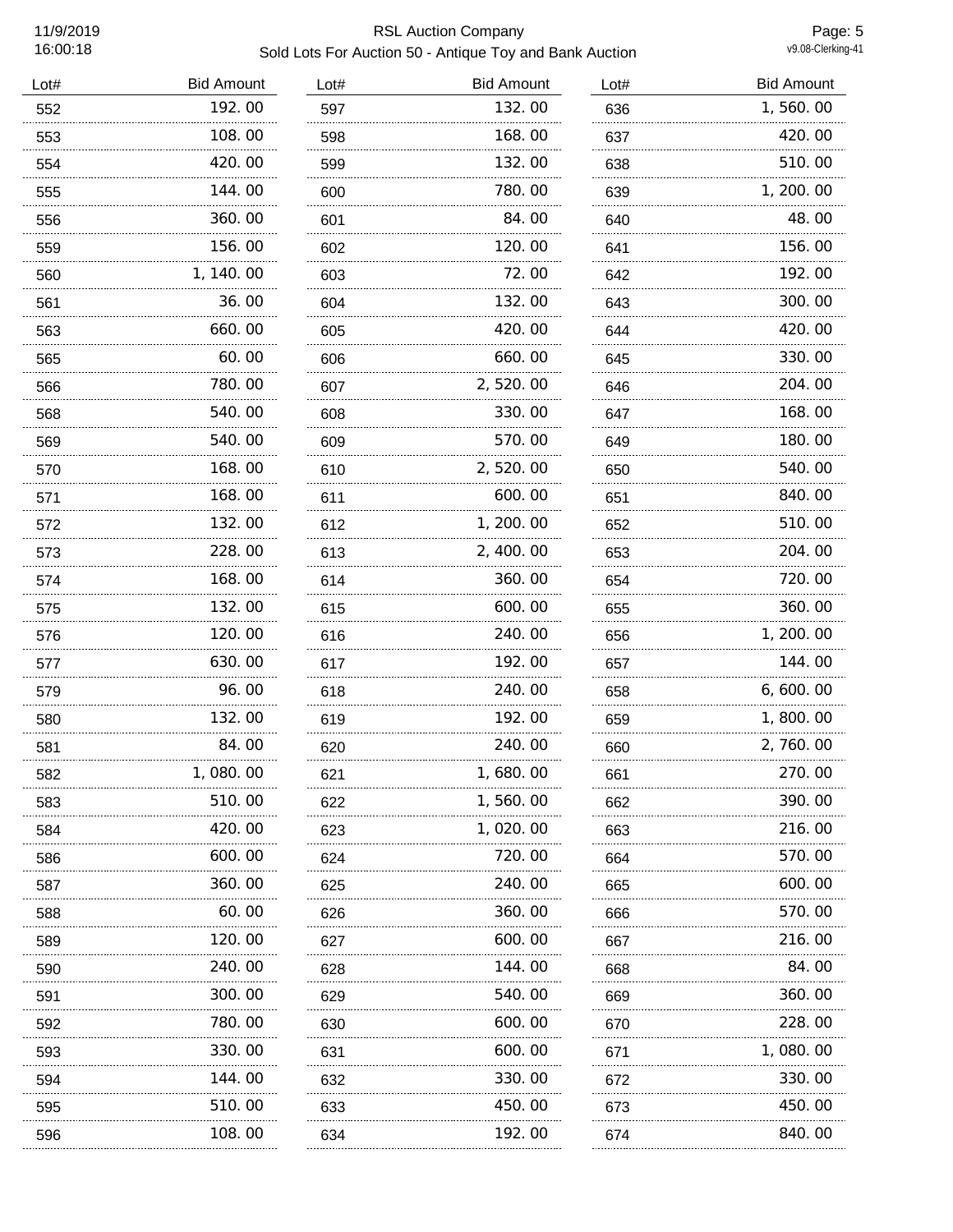# 11/9/2019 RSL Auction Company Sold Lots For Auction 50 - Antique Toy and Bank Auction

Page: 6<br>v9.08-Clerking-41

| Lot# | <b>Bid Amount</b> | Lot# | <b>Bid Amount</b> | Lot# | <b>Bid Amount</b> |
|------|-------------------|------|-------------------|------|-------------------|
| 675  | 420.00            | 713  | 660.00            | 751  | 300.00            |
| 676  | 330.00            | 714  | 240.00            | 752  | 390.00            |
| 677  | 180.00            | 715  | 450.00            | 753  | 30.00             |
| 678  | 144.00            | 716  | 300.00            | 754  | 420.00            |
| 679  | 780.00            | 717  | 420.00            | 755  | 180.00            |
| 680  | 228.00            | 718  | 120.00            | 756  | 1, 200. 00        |
| 681  | 132.00            | 719  | 900.00            | 757  | 570.00            |
| 682  | 240.00            | 720  | 84.00             | 758  | 900.00            |
| 683  | 168.00            | 721  | 300.00            | 759  | 660.00            |
| 684  | 1,920.00          | 722  | 156.00            | 760  | 330.00            |
| 685  | 108.00            | 723  | 84.00             | 761  | 192.00            |
| 686  | 48.00             | 724  | 156.00            | 762  | 156.00            |
| 687  | 600.00            | 725  | 60.00             | 763  | 36.00             |
| 688  | 204.00            | 726  | 192.00            | 764  | 420.00            |
| 689  | 840.00            | 727  | 132.00            | 765  | 960.00            |
| 690  | 2, 400.00         | 728  | 144.00            | 766  | 360.00            |
| 691  | 570.00            | 729  | 120.00            | 767  | 60.00             |
| 692  | 330.00            | 730  | 168.00            | 768  | 240.00            |
| 693  | 300.00            | 731  | 216.00            | 769  | 144.00            |
| 694  | 600.00            | 732  | 192.00            | 770  | 660.00            |
| 695  | 600.00            | 733  | 450.00            | 771  | 132.00            |
| 696  | 1, 200. 00        | 734  | 144.00            | 772  | 660.00            |
| 697  | 360.00            | 735  | 900.00            | 773  | 420.00            |
| 698  | 120.00            | 736  | 3,720.00          | 774  | 360.00            |
| 699  | 420.00            | 737  | 600.00            | 775  | 168.00            |
| 700  | 780.00            | 738  | 720.00            | 776  | 132.00            |
| 701  | 36.00             | 739  | 240.00            | 777  | 204.00            |
| 702  | 1, 440.00         | 740  | 192.00            | 778  | 480.00            |
| 703  | 60.00             | 741  | 120. 00           | 779  | 180.00            |
| 704  | 120.00            | 742  | 180.00            | 780  | 330, 00           |
| 705  | 720.00            | 743  | 270.00            | 781  | 1, 200. 00        |
| 706  | 168.00            | 744  | 144.00            | 782  | 510.00            |
| 707  | 144.00            | 745  | 330.00            | 783  | 300.00            |
| 708  | 144.00            | 746  | 108.00            | 784  | 480.00            |
| 709  | 60.00             | 747  | 390.00            | 785  | 570.00            |
| 710  | 168.00            | 748  | 270.00            | 786  | 720.00            |
| 711  | 60.00             | 749  | 120.00            | 787  | 240.00            |
| 712  | 330. 00           | 750  | 48.00             | 788  | 300. 00           |
|      |                   |      |                   |      |                   |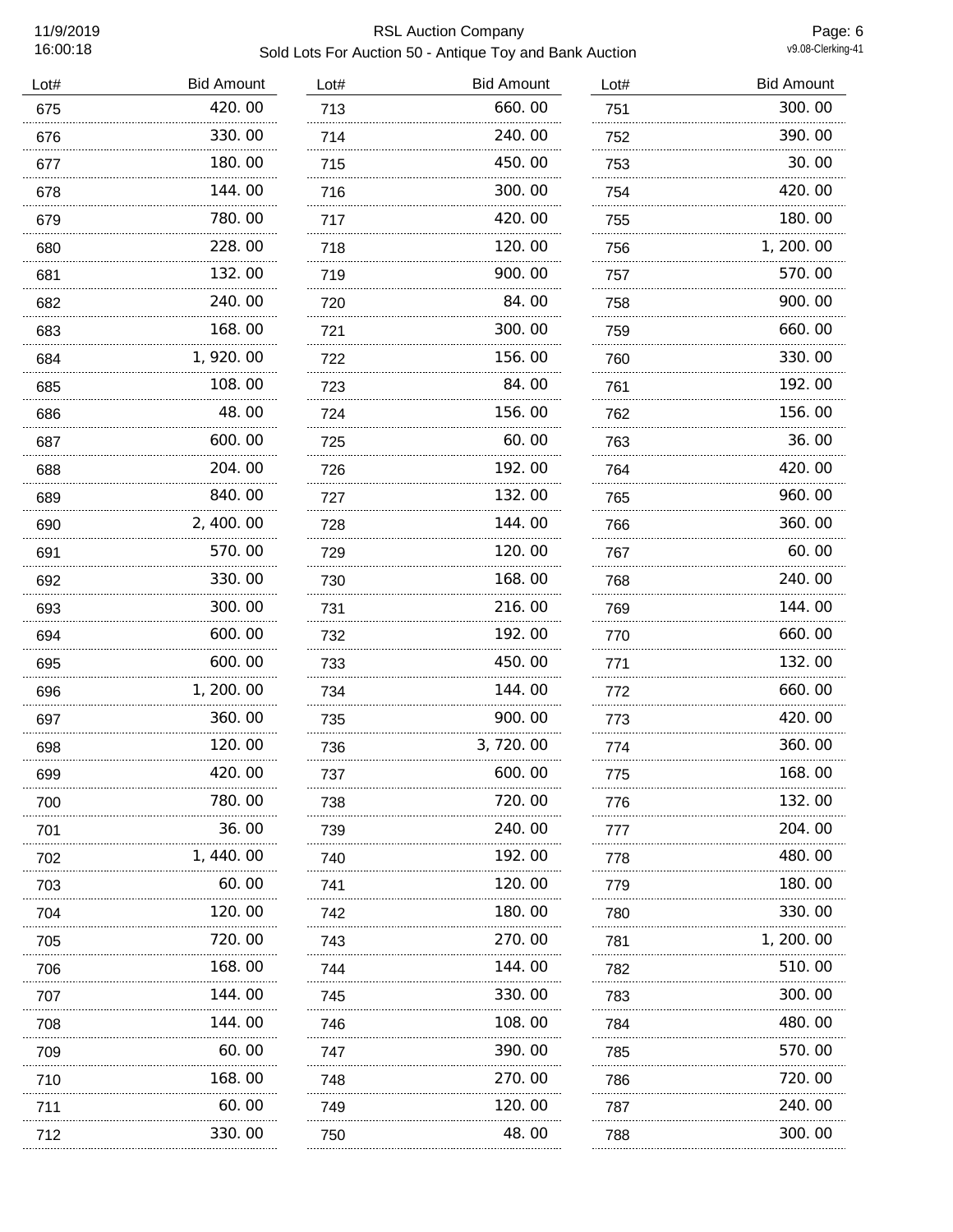### 11/9/2019 RSL Auction Company Sold Lots For Auction 50 - Antique Toy and Bank Auction

Page: 7<br>v9.08-Clerking-41

| Lot# | <b>Bid Amount</b> | Lot# | <b>Bid Amount</b> | Lot# | <b>Bid Amount</b> |
|------|-------------------|------|-------------------|------|-------------------|
| 789  | 600.00            | 829  | 132.00            | 871  | 540.00            |
| 791  | 330.00            | 830  | 3,000.00          | 872  | 660.00            |
| 792  | 2, 400.00         | 831  | 1, 140.00         | 873  | 1, 320.00         |
| 793  | 480.00            | 832  | 1,680.00          | 874  | 450.00            |
| 794  | 300.00            | 833  | 540.00            | 875  | 2, 160. 00        |
| 795  | 570.00            | 835  | 2, 280.00         | 876  | 780.00            |
| 796  | 1, 320.00         | 836  | 300.00            | 877  | 660.00            |
| 797  | 180.00            | 837  | 480.00            | 878  | 3, 900. 00        |
| 798  | 1,800.00          | 838  | 3, 480.00         | 879  | 3, 240.00         |
| 799  | 132.00            | 839  | 4,500.00          | 880  | 570.00            |
| 800  | 3, 240.00         | 840  | 60.00             | 881  | 168.00            |
| 801  | 510.00            | 841  | 330.00            | 882  | 3, 480.00         |
| 802  | 156.00            | 842  | 4,500.00          | 883  | 570.00            |
| 803  | 660.00            | 843  | 570.00            | 884  | 600.00            |
| 804  | 960.00            | 844  | 120.00            | 885  | 1,680.00          |
| 805  | 660.00            | 845  | 192.00            | 886  | 240.00            |
| 806  | 510.00            | 846  | 300.00            | 887  | 2, 400.00         |
| 807  | 2, 280.00         | 847  | 96.00             | 888  | 360.00            |
| 808  | 204.00            | 848  | 540.00            | 889  | 2, 040.00         |
| 809  | 300.00<br>.       | 849  | 1,560.00          | 890  | 1, 200. 00        |
| 810  | 240.00            | 852  | 270.00            | 891  | 144.00            |
| 811  | 600.00            | 853  | 2, 160.00         | 892  | 3, 120.00         |
| 812  | 900.00            | 855  | 2, 280.00         | 893  | 330.00            |
| 813  | 240.00            | 856  | 450.00            | 894  | 390.00            |
| 814  | 780.00            | 857  | 1,920.00          | 895  | 6, 600. 00        |
| 815  | 480.00            | 858  | 1, 200. 00        | 896  | 600.00            |
| 816  | 2, 280.00         | 859  | 540.00            | 897  | 144.00            |
| 817  | 660.00            | 860  | 300.00            | 898  | 192.00            |
| 818  | 60.00             | 861  | 660.00            | 899  | 132.00            |
| 819  | 1, 440. 00        | 862  | 1, 920. 00        | 900  | 570.00            |
| 820  | 24.00             | 863  | 4,500.00          | 901  | 480.00            |
| 821  | 420.00            | 864  | 480.00            | 902  | 300.00            |
| 822  | 1, 920. 00        | 865  | 1, 440. 00        | 903  | 5, 100. 00        |
| 823  | 270.00            | 866  | 600.00            | 906  | 12, 600. 00       |
| 824  | 84.00             | 867  | 3, 360. 00        | 907  | 15, 600. 00       |
| 825  | 1, 440. 00        | 868  | 510.00            | 908  | 78, 000. 00       |
| 826  | 48.00             | 869  | 450.00            | 909  | 60, 000. 00       |
| 828  | 132.00            | 870  | 1,800.00          | 910  | 28, 800. 00       |